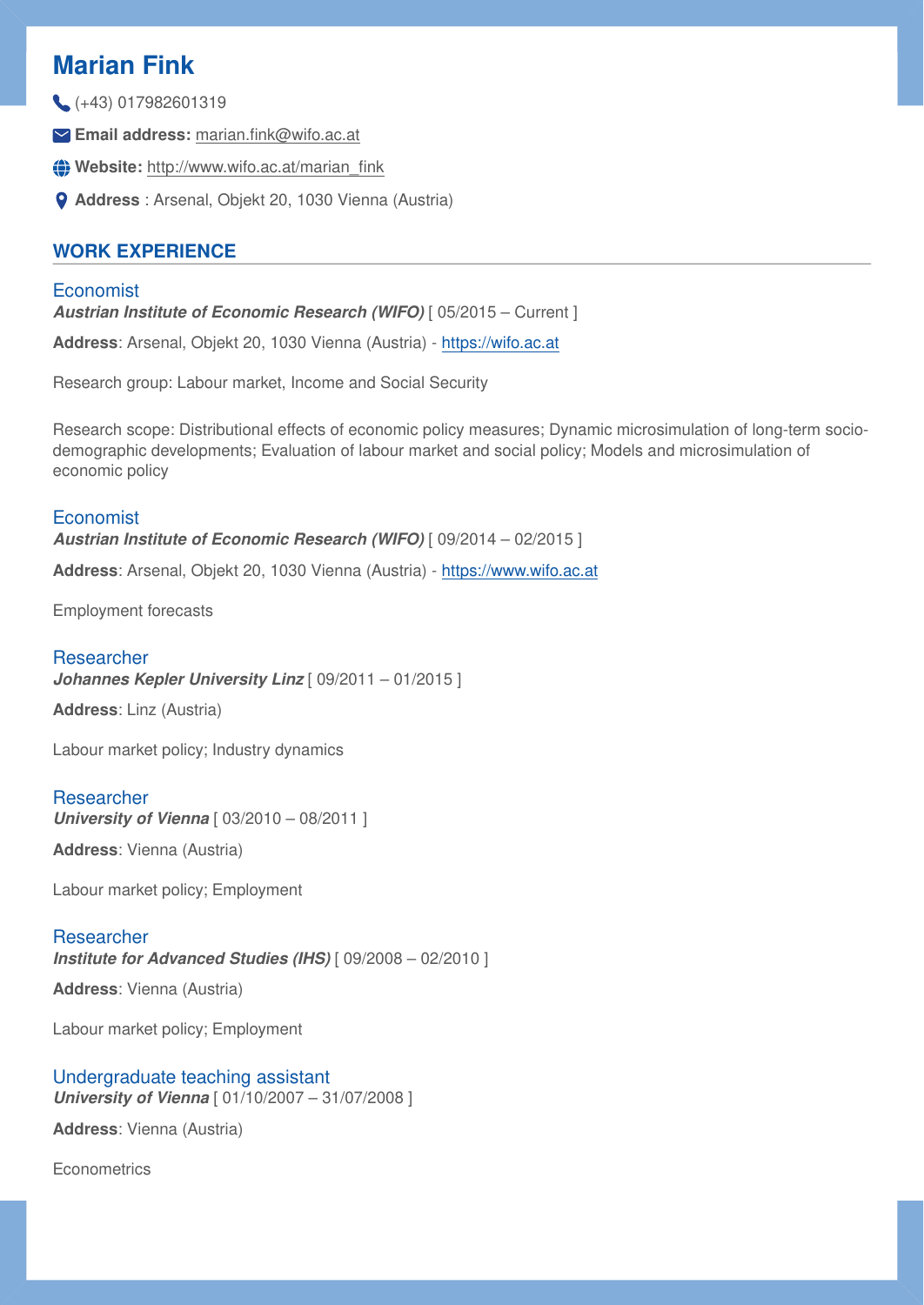## **EDUCATION AND TRAINING**

#### PhD

**Johannes Kepler University Linz** [ 2009 – Current ]

**Address:** Linz (Austria) Level in EQF : EQF level 8

PhD Program in Economics

Majors: Labour market; Applied Microeconometrics

Magister in Economics (Mag. rer. soc. oec.) *University of Vienna* [  $10/2002 - 01/2009$  ]

**Address:** Vienna (Austria) Level in EQF : EQF level 7

Diploma program

Majors: Labour market; Applied Microeconometrics

#### **LANGUAGE SKILLS**

Mother tongue(s):

**German**

#### **English**

**LISTENING:** C2 **READING:** C2 **WRITING:** C2 **SPOKEN PRODUCTION:** C2 **SPOKEN INTERACTION:** C2